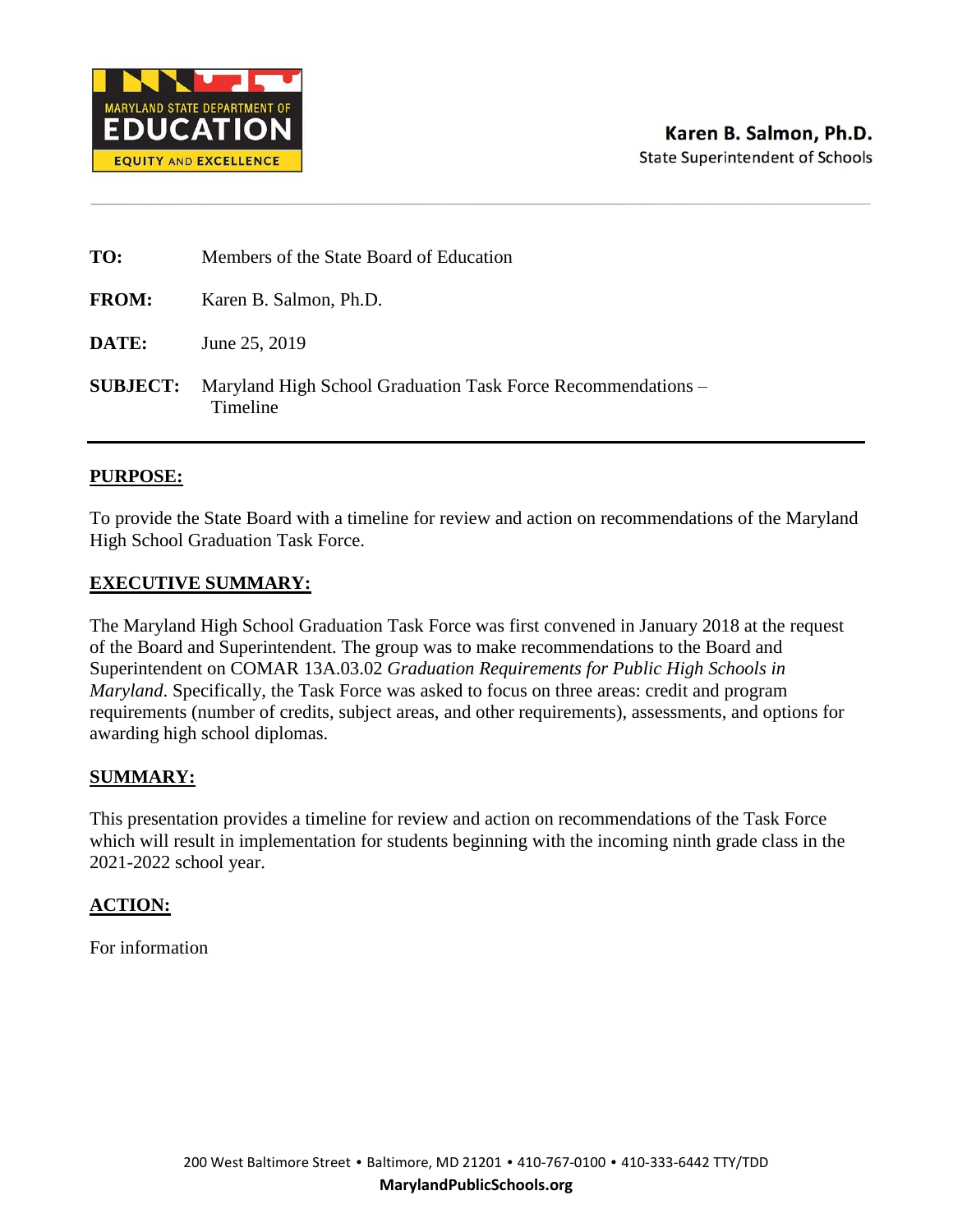# **High School Graduation Task Force – Timeline for Regulatory Recommendations and Recommendations for Study**



**STATE BOARD MEETING**  June 25, 2019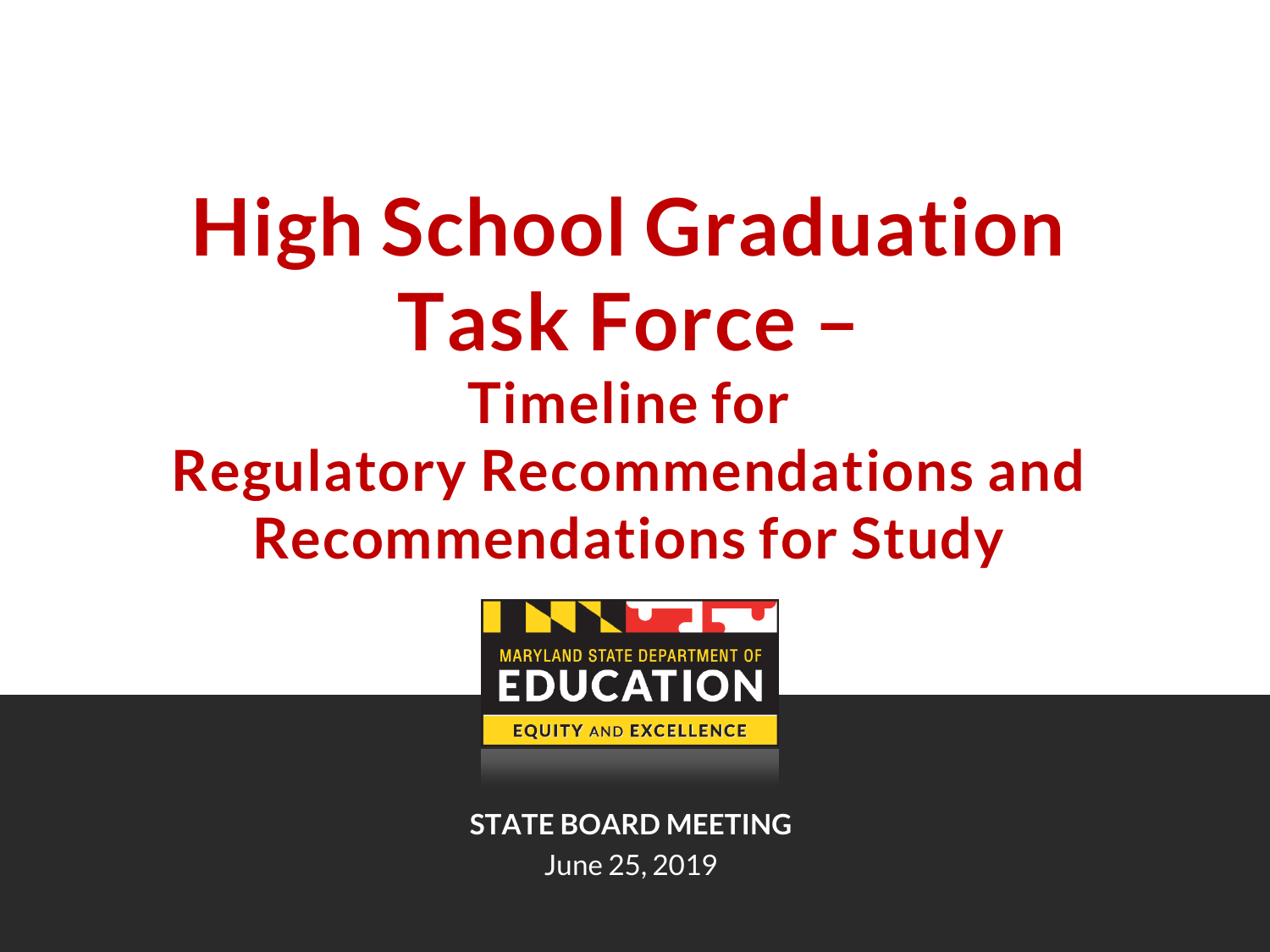

### Timeline for Decisions on Recommendations

Focus Areas of the Task Force:

- Credit and Program
- Diplomas
- Assessments

Timeline for Implementation for Students:

• Begin with fall 2021 – Incoming  $9<sup>th</sup>$  grade students  $\circ$  Four-year graduation – spring 2025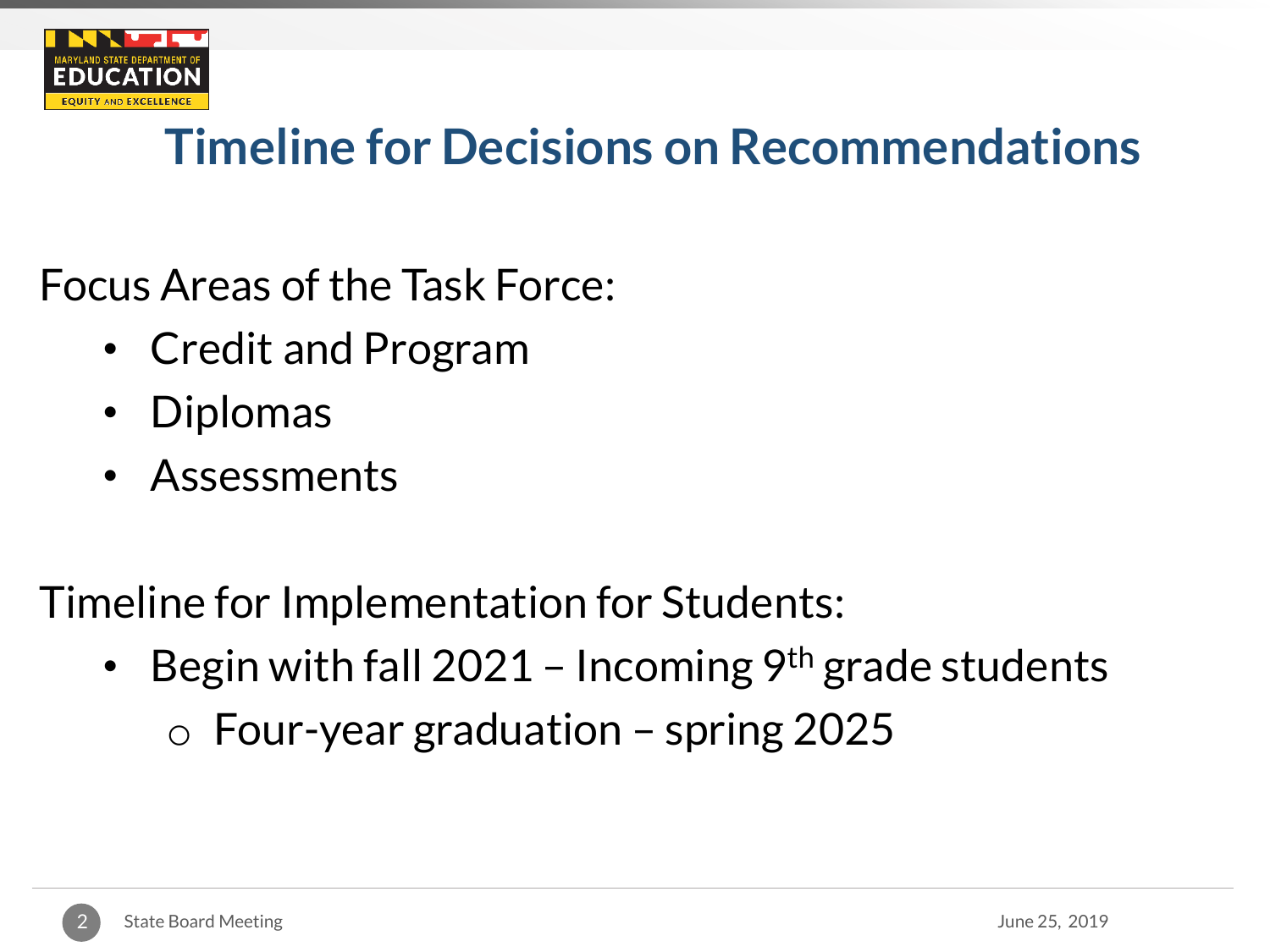

#### Credit and Program

#### Regulatory Recommendations

| <b>Recommendations</b>                                                                                                                                                                                                                                                                                                                                           | <b>State</b><br><b>Board</b><br><b>August</b><br>2019 | <b>State</b><br><b>Board</b><br><b>September</b><br>2019 | <b>State</b><br><b>Board</b><br><b>October</b><br>2019 | <b>Alignment with</b><br><b>Commission on</b><br><b>Innovation and</b><br><b>Excellence in</b><br>Education* |
|------------------------------------------------------------------------------------------------------------------------------------------------------------------------------------------------------------------------------------------------------------------------------------------------------------------------------------------------------------------|-------------------------------------------------------|----------------------------------------------------------|--------------------------------------------------------|--------------------------------------------------------------------------------------------------------------|
| 1.2 Mathematics:<br>Increase credit requirements from 3 to 4 credits;<br>allow Computer Science as math credit                                                                                                                                                                                                                                                   | $\mathsf{x}$                                          |                                                          |                                                        | Partially Aligned                                                                                            |
| 1.5 Health Education:<br>Increase credit requirement from .5 to 1.0                                                                                                                                                                                                                                                                                              |                                                       |                                                          | X                                                      | Silent                                                                                                       |
| 1.8 Technology Education:<br>Reduce credit requirement from 1.0 to .5                                                                                                                                                                                                                                                                                            |                                                       |                                                          | X                                                      | Silent                                                                                                       |
| 1.9 Graduation Pathway:<br>Eliminate Advanced Technology option; require two<br>pathways - Successful completion of a State-<br>approved Career and Technology Education (CTE)<br>program and/or completion of University System of<br>Maryland (USM) requirements (two years of the<br>same language, Algebra II, and two of three sciences<br>as lab sciences) |                                                       | $\mathsf{X}$                                             |                                                        | Aligned                                                                                                      |
| 1.B Dual Enrollment:<br>Dual Enrolled students who successfully complete a<br>college course that is aligned with MD standards<br>should receive high school (HS) credit.                                                                                                                                                                                        |                                                       | X                                                        |                                                        | Aligned                                                                                                      |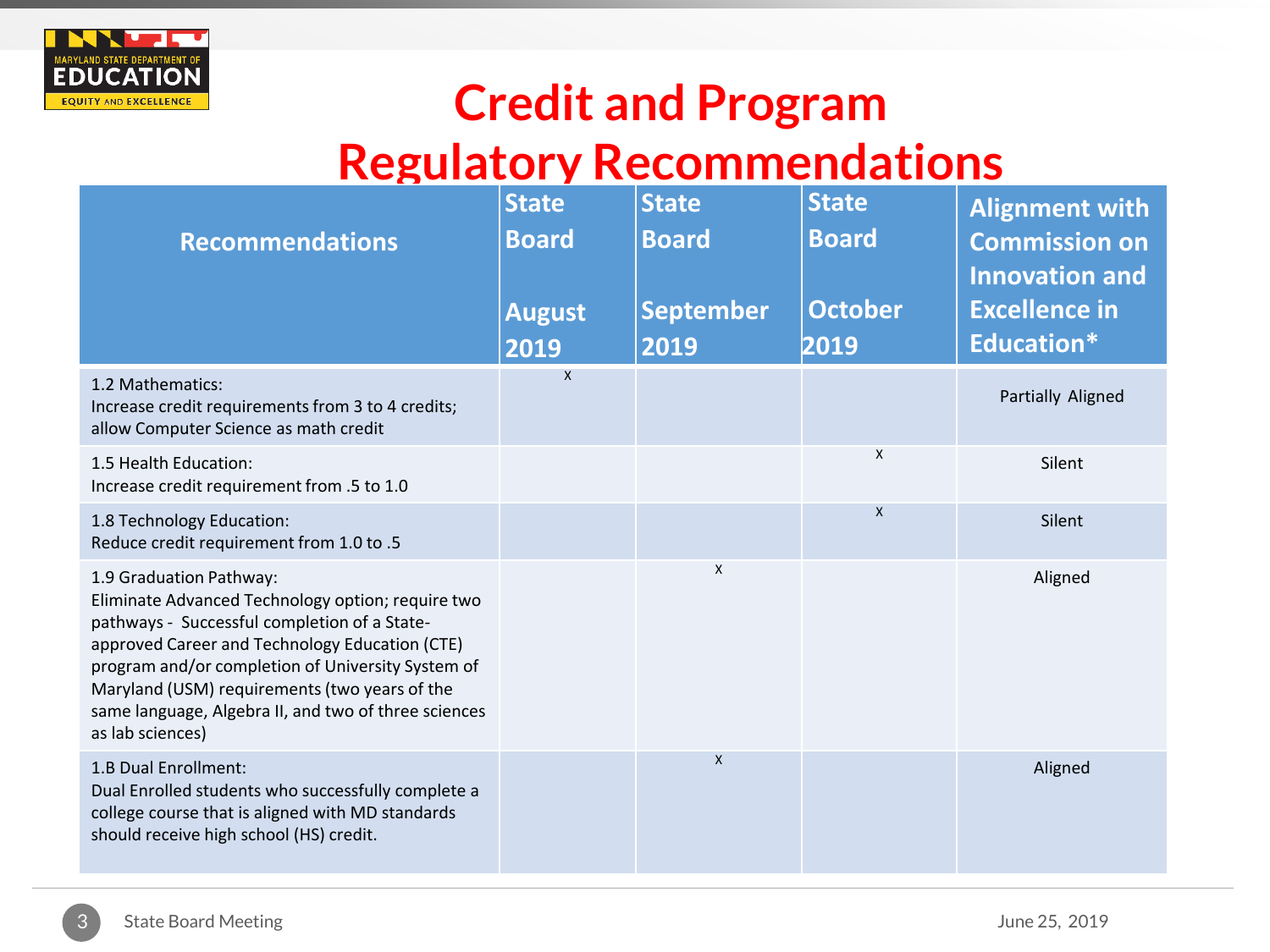

### Credit and Program Recommendations for Study

| <b>Recommendations for Study</b>                                                                                                                                                                                                                                | <b>Discussion</b><br>with State<br><b>Board</b> | AUSIIIIEIK WILLI<br><b>Commission on</b><br><b>Innovation and</b><br><b>Excellence in</b><br><b>Education*</b> |
|-----------------------------------------------------------------------------------------------------------------------------------------------------------------------------------------------------------------------------------------------------------------|-------------------------------------------------|----------------------------------------------------------------------------------------------------------------|
| 1.4 Physical Education (PE) - Explore additional ways to meet PE requirement besides<br>PE class                                                                                                                                                                |                                                 | Silent                                                                                                         |
| 1.8 Technology Education:<br>Ensure technology education is included across the curriculum at all grade levels, and<br>adopt/modify standards accordingly                                                                                                       |                                                 | Silent                                                                                                         |
| 1.9 Graduation Pathway:<br>Study possible third pathway                                                                                                                                                                                                         |                                                 | Aligned                                                                                                        |
| 1.12 Student Service Learning:<br>Refresh implementation of student service learning                                                                                                                                                                            |                                                 | Silent                                                                                                         |
| 1.A Career Development:<br>Study and improve career development framework/programs and professional<br>development for teachers; may include expanding number of counselors in schools and<br>developing strategies for involving parents in career development |                                                 | Aligned                                                                                                        |

**\*** Recommendation is Aligned, Not Aligned , or Silent with Commission on Innovation and Excellence in Education

**Alignment with**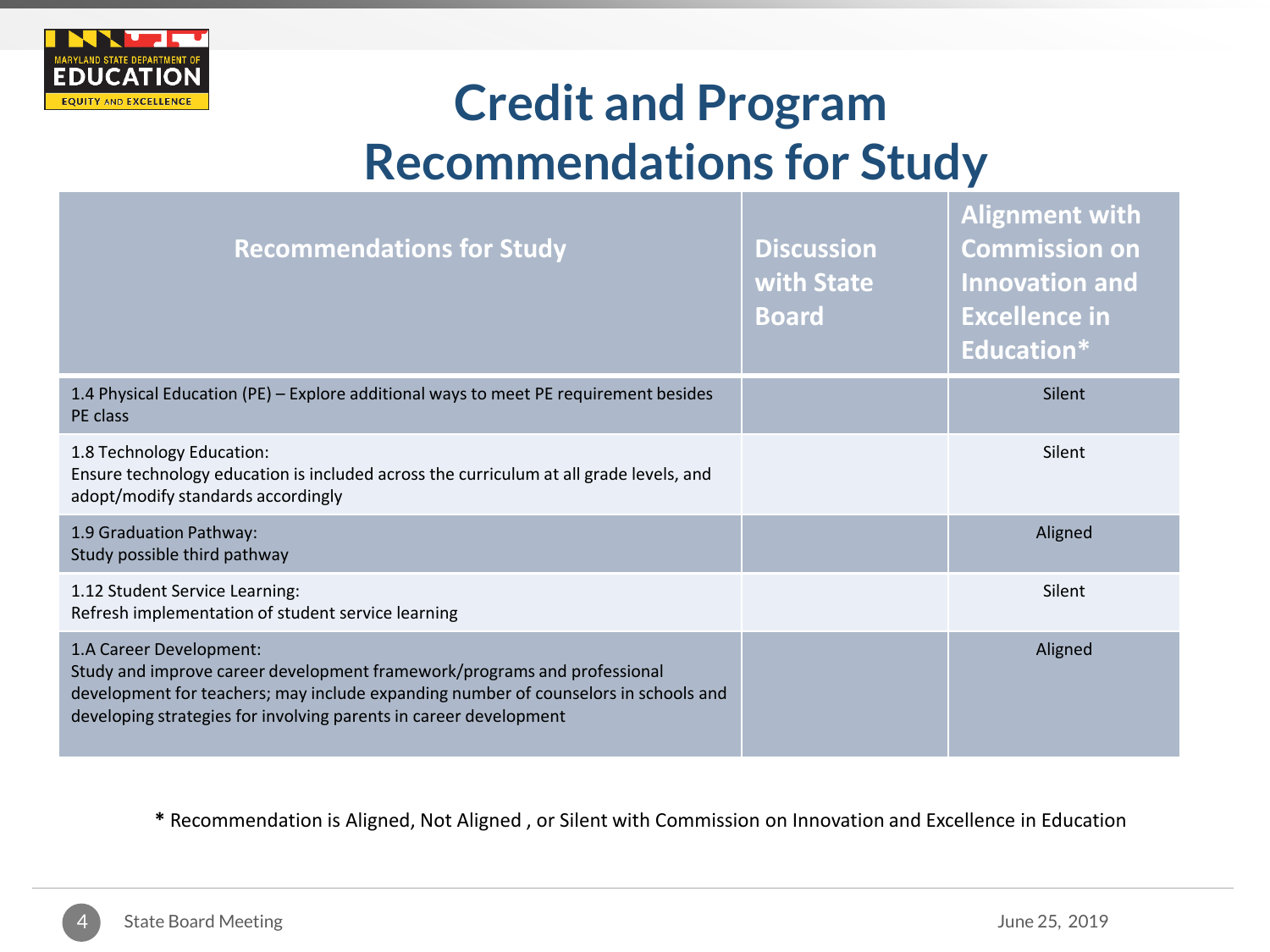

## Diplomas Regulatory Recommendations

| <b>Recommendations</b>                                                                                                                           | <b>Previous</b><br><b>State Board</b><br><b>Discussions</b> |  | <b>State</b><br><b>Board</b><br><b>April</b><br>2020 | <b>Alignment with</b><br><b>Commission on</b><br><b>Innovation and</b><br><b>Excellence in</b><br>Education* |
|--------------------------------------------------------------------------------------------------------------------------------------------------|-------------------------------------------------------------|--|------------------------------------------------------|--------------------------------------------------------------------------------------------------------------|
| 2.1 Maintain a single MD HS diploma                                                                                                              | April 23, 2019<br><b>State Board reached</b>                |  |                                                      | Aligned                                                                                                      |
| 2.2.1 Adopt definitions of seal, endorsement, and local<br>award                                                                                 | consensus to move<br>forward                                |  | $\times$                                             | Aligned                                                                                                      |
| 2.2.2 and 2.2.3 Establish requirements and a process for<br>seals, endorsements, and awards                                                      |                                                             |  | $\mathsf{X}$                                         | Aligned                                                                                                      |
| 2.2.4 Create a College Ready Endorsement effective for<br>the graduating class of 2025 (1st time 9th grader 2020-<br>2021)                       | April 23, 2019<br>State Board                               |  |                                                      | Aligned                                                                                                      |
| 2.2.5 Create a Career and Technical Education (CTE)<br>Endorsement effective for the graduation class of 2025<br>(1st time 9th grader 2020-2021) | discussed                                                   |  |                                                      | Aligned                                                                                                      |

**\*** Recommendation is Aligned, Not Aligned , or Silent with Commission on Innovation and Excellence in Education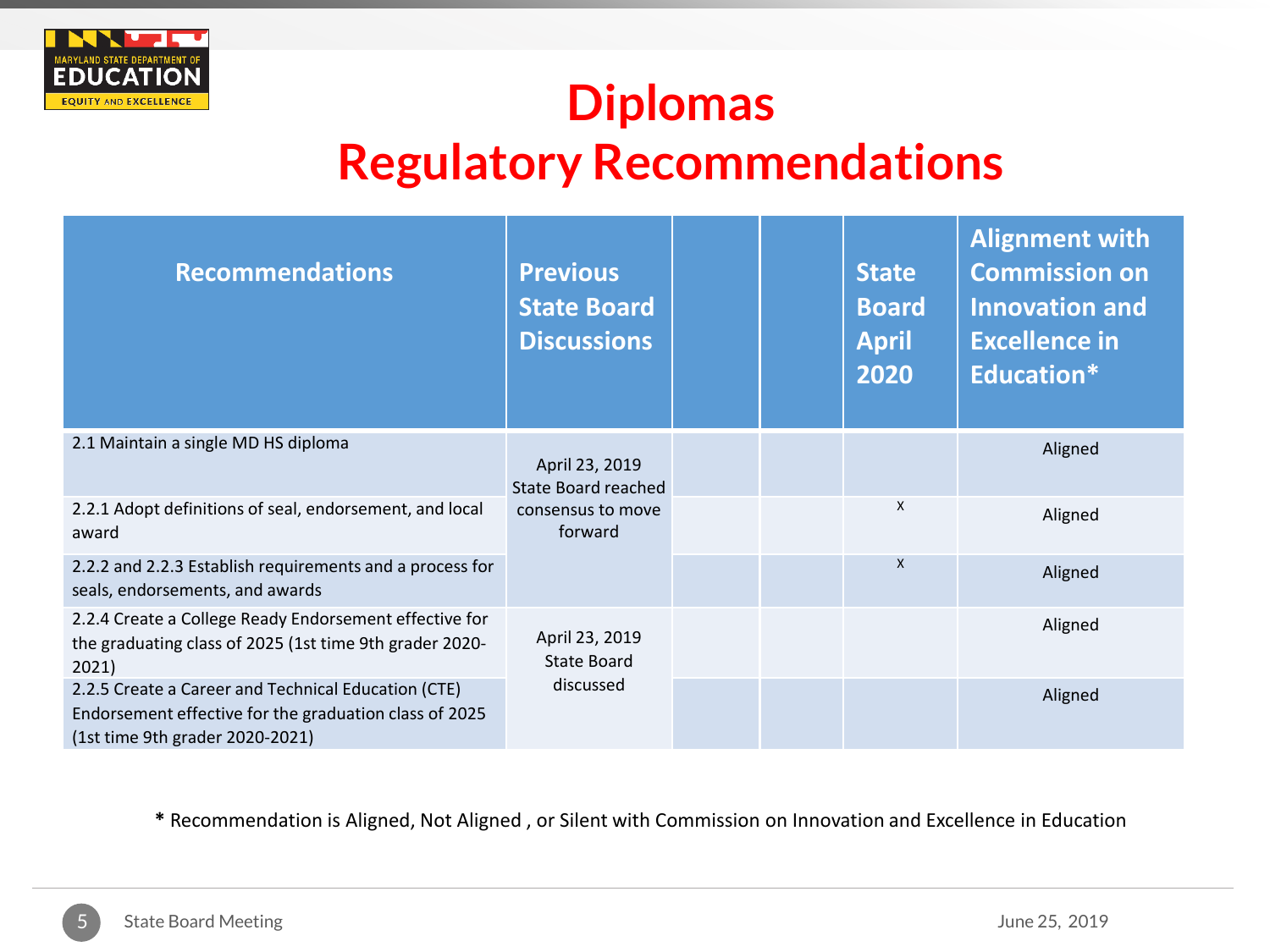

### **Diplomas** Recommendations for Study

| <b>Recommendations for Study</b>                                                                                                               | <b>State Board</b><br><b>Discussion</b>                                | <b>Alignment with</b><br><b>Commission on</b><br><b>Innovation and</b><br><b>Excellence in</b><br><b>Education*</b> |
|------------------------------------------------------------------------------------------------------------------------------------------------|------------------------------------------------------------------------|---------------------------------------------------------------------------------------------------------------------|
| 2.2.8. Create a process for the collection and reporting of disaggregated data on<br>receipt of endorsements by State and local school systems |                                                                        | Aligned                                                                                                             |
| 2.3 Evaluate and potentially modify the MD Certificate of Program Completion                                                                   | April 23, 2019; State<br>Board reached<br>consensus to move<br>forward | Silent                                                                                                              |
| 2.5 MSDE and Maryland Longitudinal Data System Center (MLDSC) report data<br>based on graduating class of 2025                                 |                                                                        | Silent                                                                                                              |
| 2.A Investigate MD HS Diploma by Examination                                                                                                   | May 21, 2019<br>Discussed by State Board                               | Aligned                                                                                                             |
| 2.B Explore innovative options for successful completion of HS                                                                                 |                                                                        | Aligned                                                                                                             |

**\*** Recommendation is Aligned, Not Aligned , or Silent with Commission on Innovation and Excellence in Education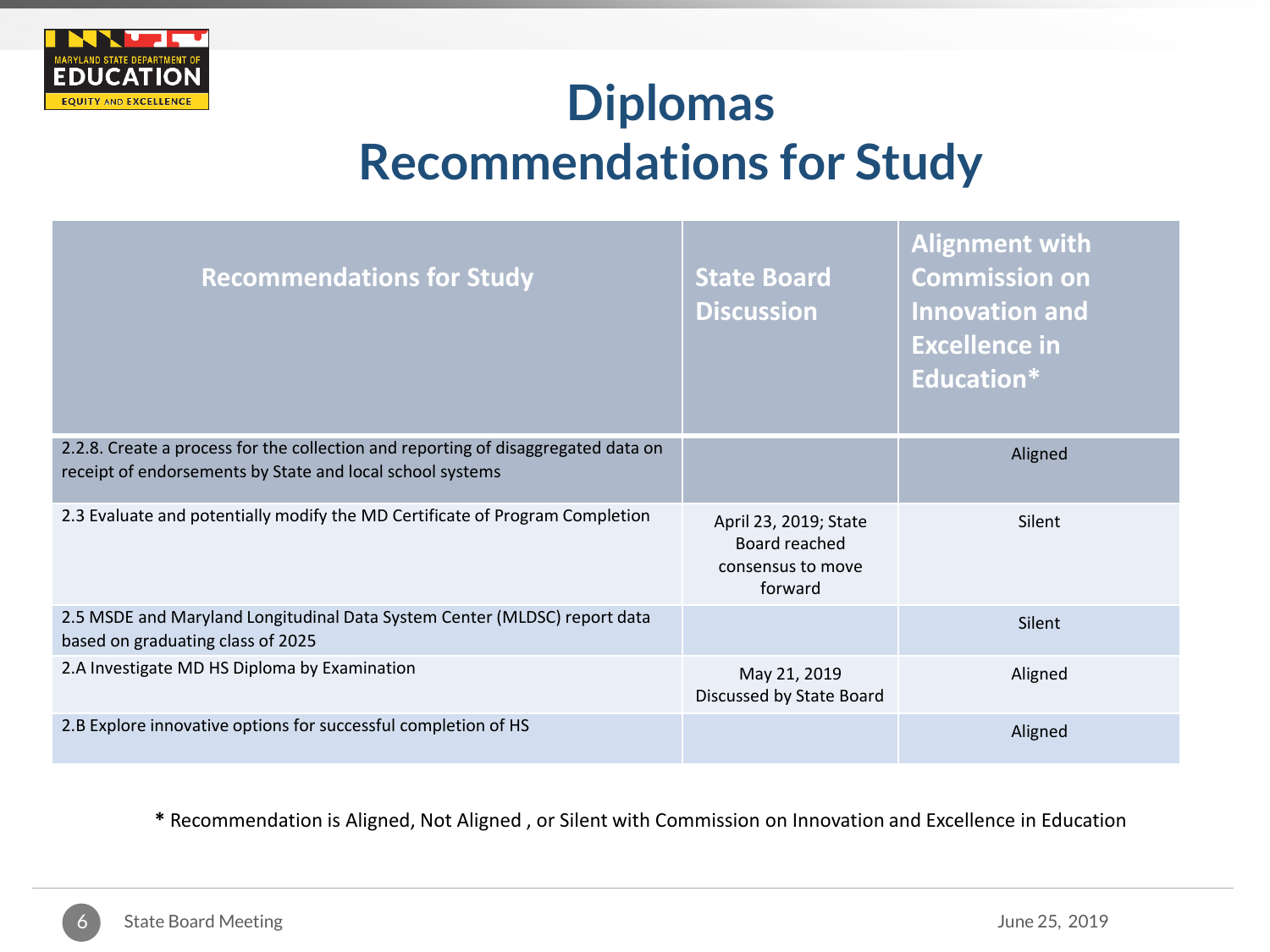

### **Assessments** Regulatory Recommendations

| <b>Recommendations</b>                                                                                                                                                                                                                                                           | <b>State</b><br><b>Board</b><br><b>January</b><br>2020 | <b>State</b><br><b>Board</b><br><b>February</b><br>2020 | <b>State</b><br><b>Board</b><br><b>March</b><br>2020 | <b>Alignment with</b><br><b>Commission on</b><br><b>Innovation and</b><br><b>Excellence in</b><br>Education* |
|----------------------------------------------------------------------------------------------------------------------------------------------------------------------------------------------------------------------------------------------------------------------------------|--------------------------------------------------------|---------------------------------------------------------|------------------------------------------------------|--------------------------------------------------------------------------------------------------------------|
| 3.1 Require Algebra, English, and Government<br>Assessments to be end-of-course assessments that<br>contribute to 20 percent of the final course<br>grade/Remove requirements that students receive a<br>certain assessment score for graduation as a stand<br>alone requirement |                                                        | X                                                       |                                                      | <b>Partially Aligned</b>                                                                                     |
| 3.2 Require students to participate in the HS Maryland<br>Integrated Science Assessment (MISA) until<br>determination of an "end-of-course" assessment for<br>science                                                                                                            |                                                        |                                                         | x                                                    | Aligned                                                                                                      |

**\*** Recommendation is Aligned, Not Aligned , or Silent with Commission on Innovation and Excellence in Education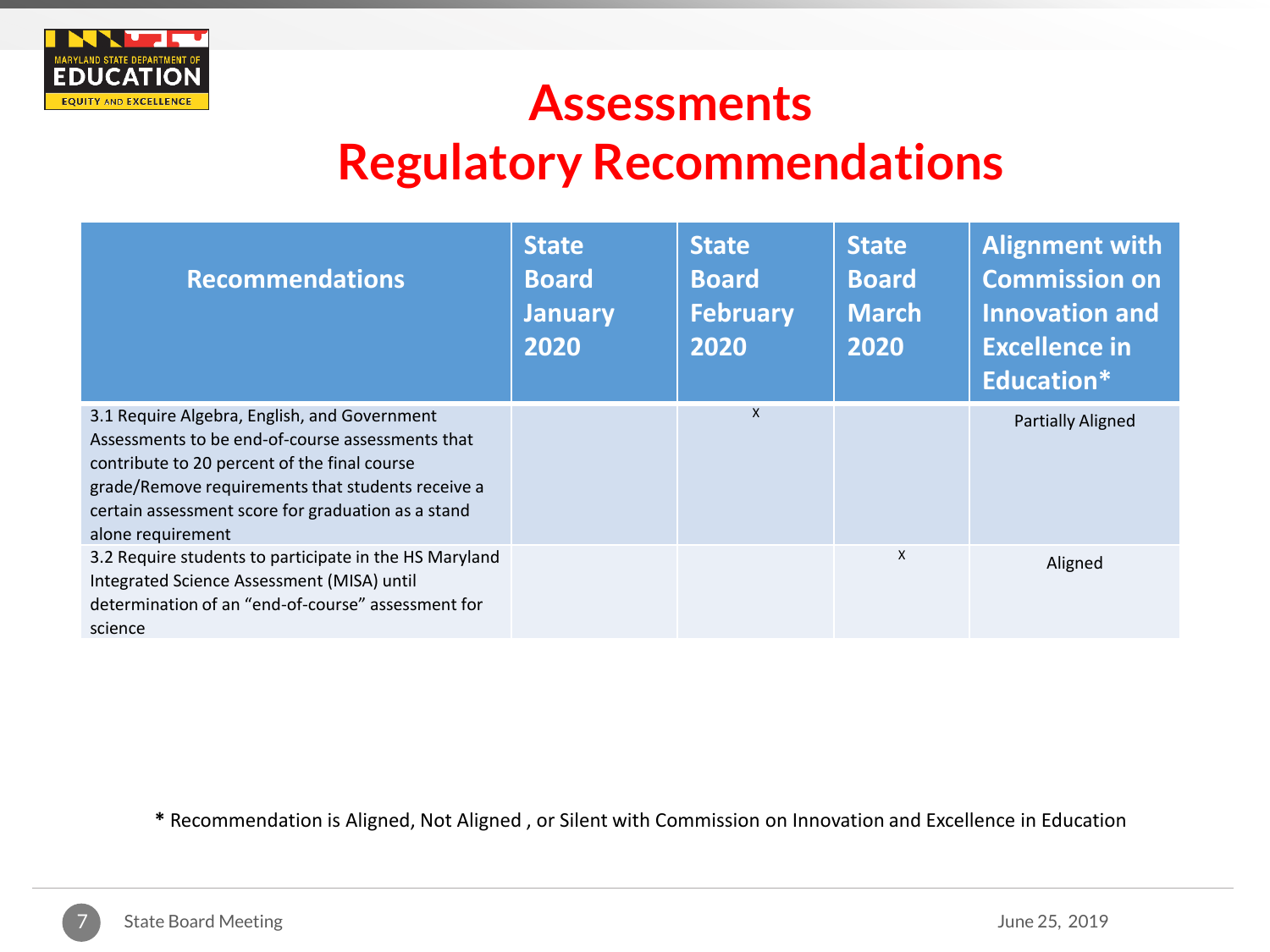

## **Assessments** Recommendations for Study

| <b>Recommendations for Study</b>                                                                                                                                  | <b>Discussion</b><br>with State<br><b>Board</b> | <b>Alignment with</b><br><b>Commission on</b><br><b>Innovation and</b><br><b>Excellence in</b><br><b>Education*</b> |
|-------------------------------------------------------------------------------------------------------------------------------------------------------------------|-------------------------------------------------|---------------------------------------------------------------------------------------------------------------------|
| 3.2 After 4 years, conduct a study on student assessment and course-taking data<br>regarding HS MISA                                                              |                                                 | Silent                                                                                                              |
| 3.2 Add HS MISA as a HS science accountability measure in MD Accountability                                                                                       |                                                 | Silent                                                                                                              |
| 3.3 Study Bridge Plan for Academic Validation - maintain for present; in 2025<br>review comparability of the Bridge Plan to core assessments as measurement tools |                                                 | Silent                                                                                                              |
| 3.A Encourage local school systems and schools to use a blended model of<br>competency- and performance-based assessments for a variety of purposes               |                                                 | Silent                                                                                                              |
| 3.B.1 Develop agreements with licensing boards on accommodations                                                                                                  |                                                 | <b>Silent</b>                                                                                                       |
| 3.B.2 Develop agreements with licensing boards to share student data and prevent<br>self-reporting                                                                |                                                 | Silent                                                                                                              |
| 3.B.3 Assume or investigate costs for assessments for industry-recognized<br>credentials                                                                          |                                                 | Aligned                                                                                                             |